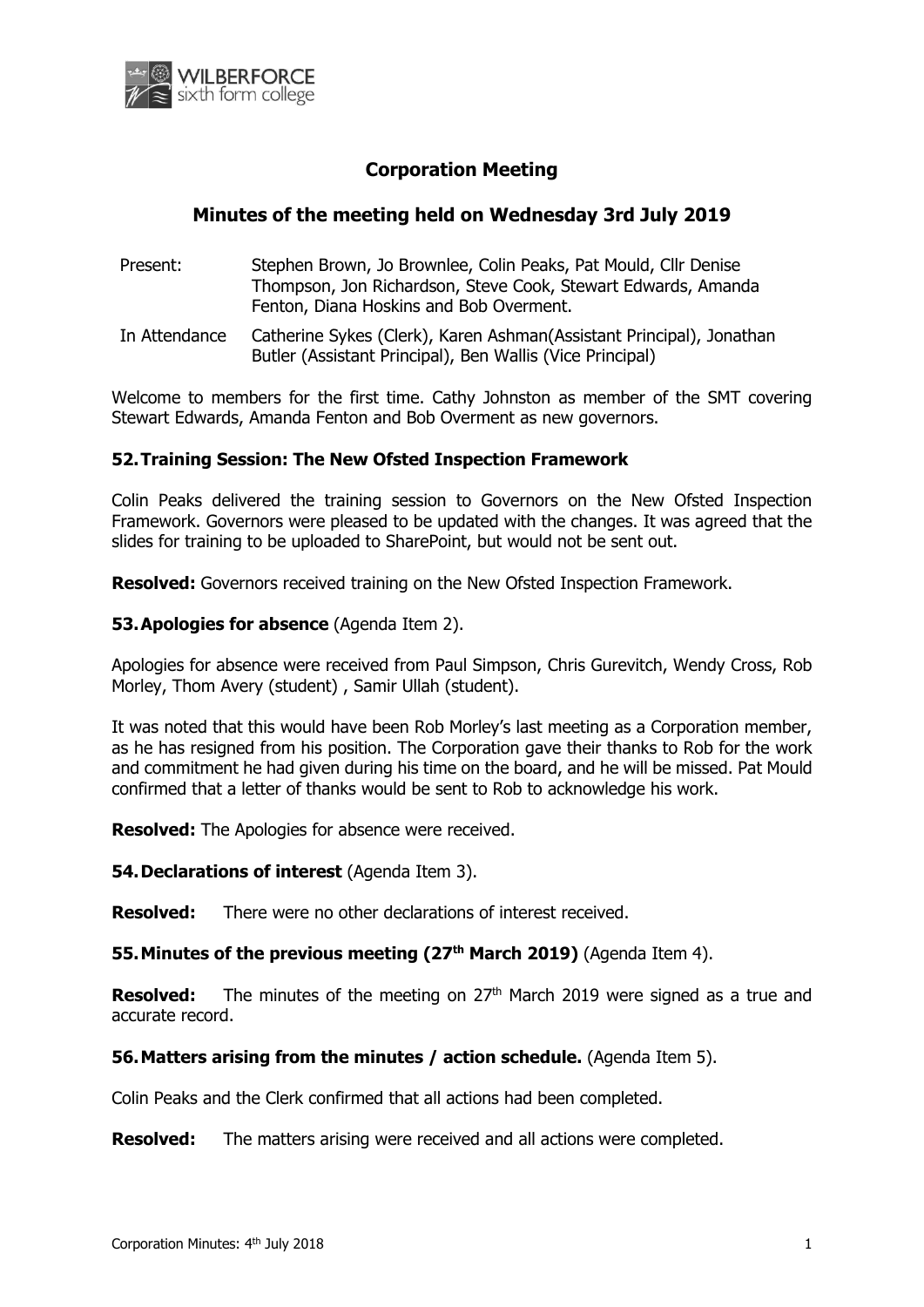## **57.Student Council feedback on Summer Term Activities.** (Agenda Item 6).

In the absence of the student governors, Colin Peaks delivered the report. He noted that:

- The YMCA Sleep Easy Presentation had taken place in May 2019, which celebrated the success of the 8 participating student's success. He noted that over £32,000 had been raid for the charity and that the event was planned again for the following year.
- Stockwell Wood. 420 trees had been donated to the college to plant within the grounds. Wilberforce college students, in collaboration with over 100 pupils from Stockwell primary assisted with the planting day, which included a demonstration, a planting session and a certificate to the children involved. Stewart Edwards noted that the activity had been well received and was good to strengthen a link with a school and the local community.
- Poly tunnel with automatic watering system is now completed and producing salad leaves, with the hope of building relationships to enable us to sell the produce to local business.
- Fresher's fair and enrichment fair is planned for the 2019-20 intake of students which will promote the range of enrichment activities at the start of the year.

Denise Thompson asked about the links with other primary schools within the Ings ward as Stockwell not in the immediate area. Stewart confirmed that links were being made and that work was taking place to build the relationships.

**Resolved:** The Student Council activity feedback was received.

## **58.Principal's Report** (Agenda Item 7).

It was agreed that minute 58 should be classified as confidential in accordance with Clause 17 (2) of the Instrument of Government for a period of one year **(SEE SECTION B)**.

#### **59.a) Review of College Development 2018/19** (Agenda Item 8a).

It was agreed that minute 59a should be classified as confidential in accordance with Clause 17 (2) of the Instrument of Government for a period of one year **(SEE SECTION B)**.

#### **59.b) Review of College Development 2019/20** (Agenda Item 8b).

It was agreed that minute 59b should be classified as confidential in accordance with Clause 17 (2) of the Instrument of Government for a period of one year **(SEE SECTION B)**.

#### **60.Governors register of interests 2019 annual summary.** (Agenda Item 9).

The Clerk presented the governors register of interest's 2019 annual summary. She noted that there were no significant change to previous years, and that no issues had been raised.

**Resolved:** The Governors Register of Interest's 2019 annual summary was received.

#### **61.Excellence in Governance** (Agenda Item 10).

The Clerk gave an update on the Corporation's aim to achieve Excellence in Governance. Plans in place for improvements at the end of 2018 have been completed, including the following: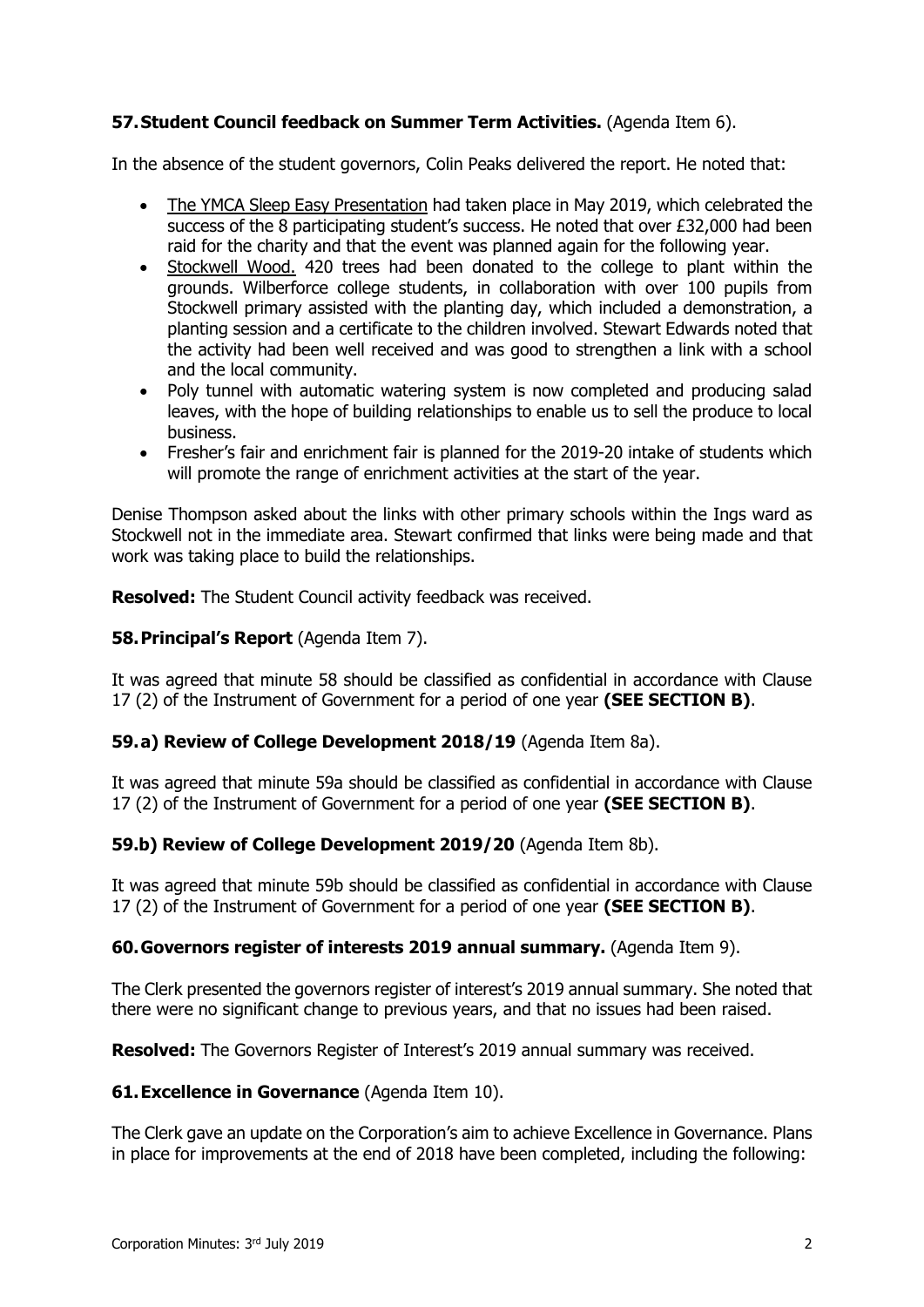- Changes to the corporation Committee membership in line with recommendations from various institutions e.g. Audit Code of Practice, and Code of Good Governance; had been updated successfully.
- Changes to the committee terms of reference and the colleges Standing Orders had been made in 2019-20 to ensure committee clarity and confirmation of their powers.
- The introduction of the Chair of the Corporation's appraisal had been successful and was reported back to governors in March 2019 by Trevor Wray.
- Ongoing training programme for governors, with training such as the new Ofsted framework as delivered by Colin this evening, and RSM Audit UK LLP are booked to deliver a pre-corporation training session on the 'Insolvency Regime' and risk to the college in December 2019.

The clerk noted the e-mail from Bill Watkin of the SFCA regarding the changing requirements of the ESFA; and the Academies Financial Handbook which includes changes which notes:

- The importance of robust governance and the importance of the clerk to the board. Some trusts regard clerking arrangements as merely minute taking, whereas the role is much more than that and is akin to a company secretary.
- The importance of management accounts being seen by the chair monthly and by all trustees bimonthly, and these MUST include income and expenditure account, variation to budget report, cash flows and balance sheet.
- Executive pay must be properly manages and trusts must ensure that senior employees are on payroll and are subject to PAYE and NI.

The clerk noted that she was pleased to note that all of the above statements are completed by the college's governance structure and her work ongoing.

The Clerk also asked the governors to provide any feedback or notes to her, should they feel there are other ways in which the Corporation can improve; or if they would value any specific type of training.

**Resolved**: The Excellence in Governance plan was approved.

- **62. Policies** (Agenda Item 11).
	- a) Recruitment of Ex-Offenders Policy
	- b) Retirement Policy
	- c) Single Equality Scheme

There were no changes to any of the above policies.

Bob Overment noted that there was a policy which still made reference to progress mentors and this would need amended. Ben Wallis confirmed the changes would be made before publishing.

**Resolved:** The policies were approved with the recommended changes.

#### **63.Search & Governance Committee: 3 July 2019** (Agenda Item 12).

It was agreed that minute 64 should be classified as confidential in accordance with Clause 17 (2) of the Instrument of Government for a period of one year **(SEE SECTION B)**.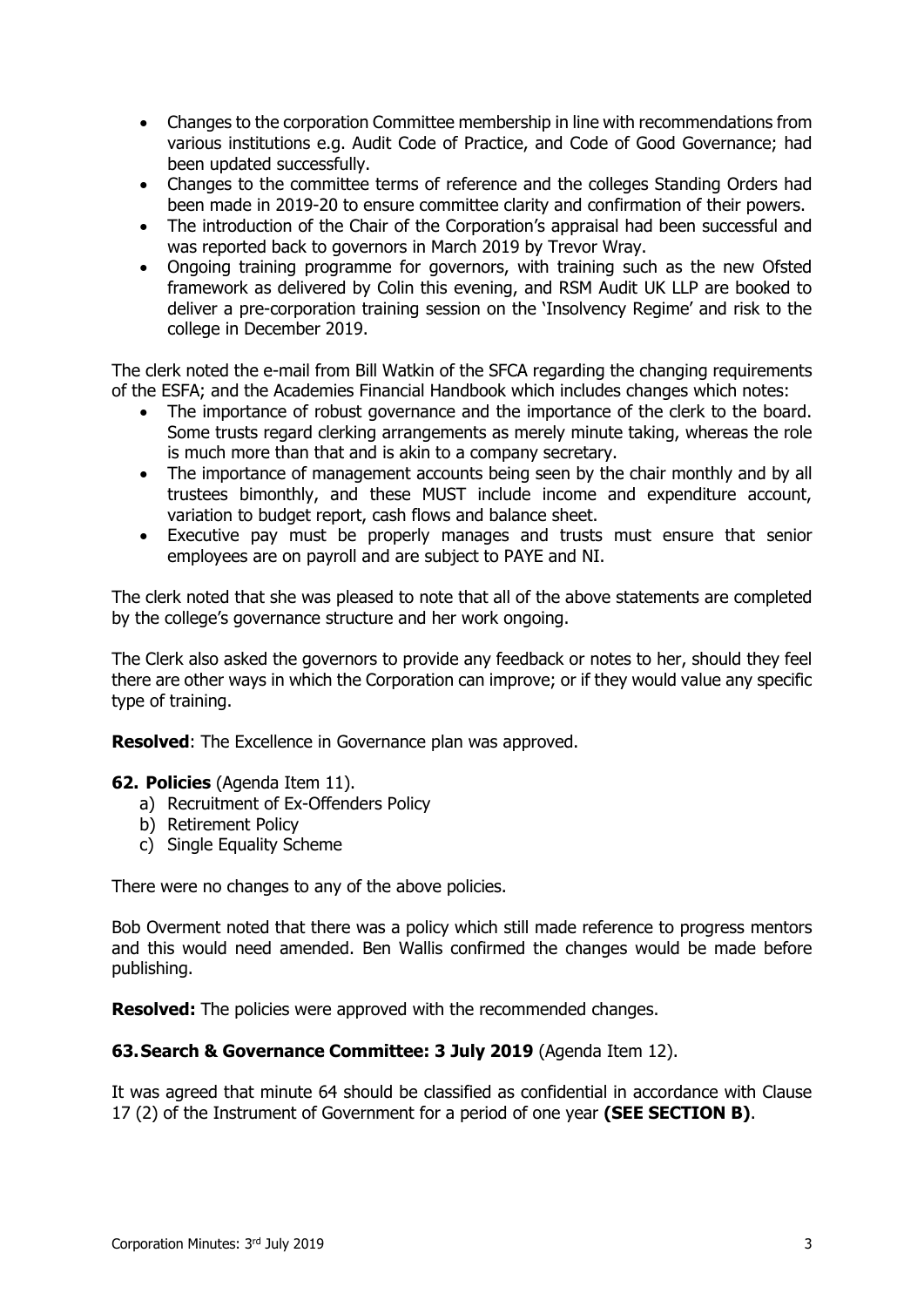## **64.Quality and Standards Committee: 15 May 2019** (Agenda Item 13).

Diana Hoskins gave an update of the meeting on 15<sup>th</sup> May 2019 of the Quality & Standards Committee. She noted that the meeting had been very in depth with discussion highlighted on the following areas:

- Marketing team changes and the update on student applications
- Curriculum offer and local needs statement
- Student support & tutorial system within college, including Governors learning about the ways it was amended and how it will change for 2019-20 after review.
- Assessment of English & Maths.
- Results for the new SMT for the year 2018-19 would be seen and reviewed at the next meeting of the committee.

Diana informed the Corporation members that the Quality & Standards was an open meeting and the invitation to the meetings was extended to all.

There were no items to approve at this meeting.

**Resolved:** The minutes of the meeting held on 15<sup>th</sup> May 2019 were received.

#### **65.Audit Committee: 12 th June 2019** (Agenda Item 14).

It was agreed that minute 65 should be classified as confidential in accordance with Clause 17 (2) of the Instrument of Government for a period of one year **(SEE SECTION B)**.

#### **66.Finance and General Purposes Committee: 1 st July 2019** (Agenda Item 15).

It was agreed that minute 66 should be classified as confidential in accordance with Clause 17 (2) of the Instrument of Government for a period of one year **(SEE SECTION B)**.

#### **67.Proposed schedule of meetings and Annual Cycle of Business for 2019-20.**

The Clerk noted that this had been done in liaison with the college senior managers and chair of the corporation, and with additions from the year's requests so far. The committees have each reviewed and approved their individual cycles of business and this would conclude the yearly cycle. The clerk also noted that the document was a working document and that items could be amended and adjusted throughout the year.

**Resolved:** Proposed schedule of meetings and Annual Cycle of Business for 2019-20 was agreed.

#### **68.Confidential items**

**Resolved:** It was agreed that minutes 58,59a, 59b, 60, 63, 65 and 66 should be classified as confidential in accordance with Clause 17 (2) of the Instrument of Government and associated reports are therefore not available for circulation to the public, college staff (excluding senior post holders) or students.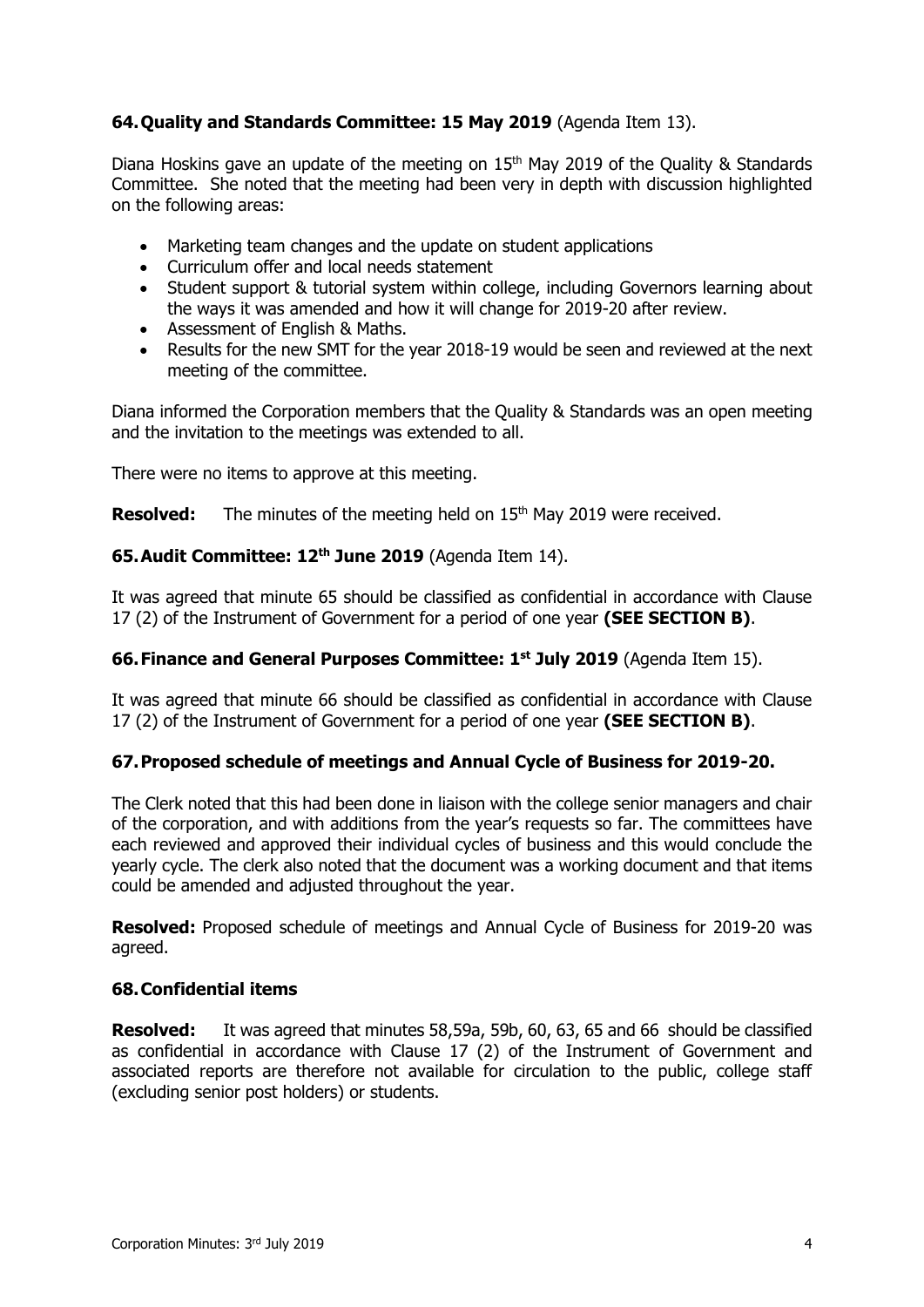## **69.Date of next meeting**

**Resolved:** The next meeting of the Corporation will take place on Wednesday 4<sup>th</sup> December 2019.

#### **Learner Impact**

The Corporation scrutinised and provided appropriate challenge in the following areas, all of which help to improve student perforce and achievement:

- Student Council and extracurricular activity and support
- College Policies for staff and student guidance
- Quality of Curriculum Offer
- To ensure that the college continues to be financially viable
- To review the risk management procedures of the college and ensure learners and the community have the college as an asset for the future.

## **Action schedule**

| Minute  <br><b>no</b> | <b>Title</b>    | <b>Action by</b> | <b>Action</b>                                                                                                 |
|-----------------------|-----------------|------------------|---------------------------------------------------------------------------------------------------------------|
| 62                    | <b>Policies</b> |                  | Ben Wallis   To confirm the wording of progress<br>mentors in the policies for approval before<br>publishing. |